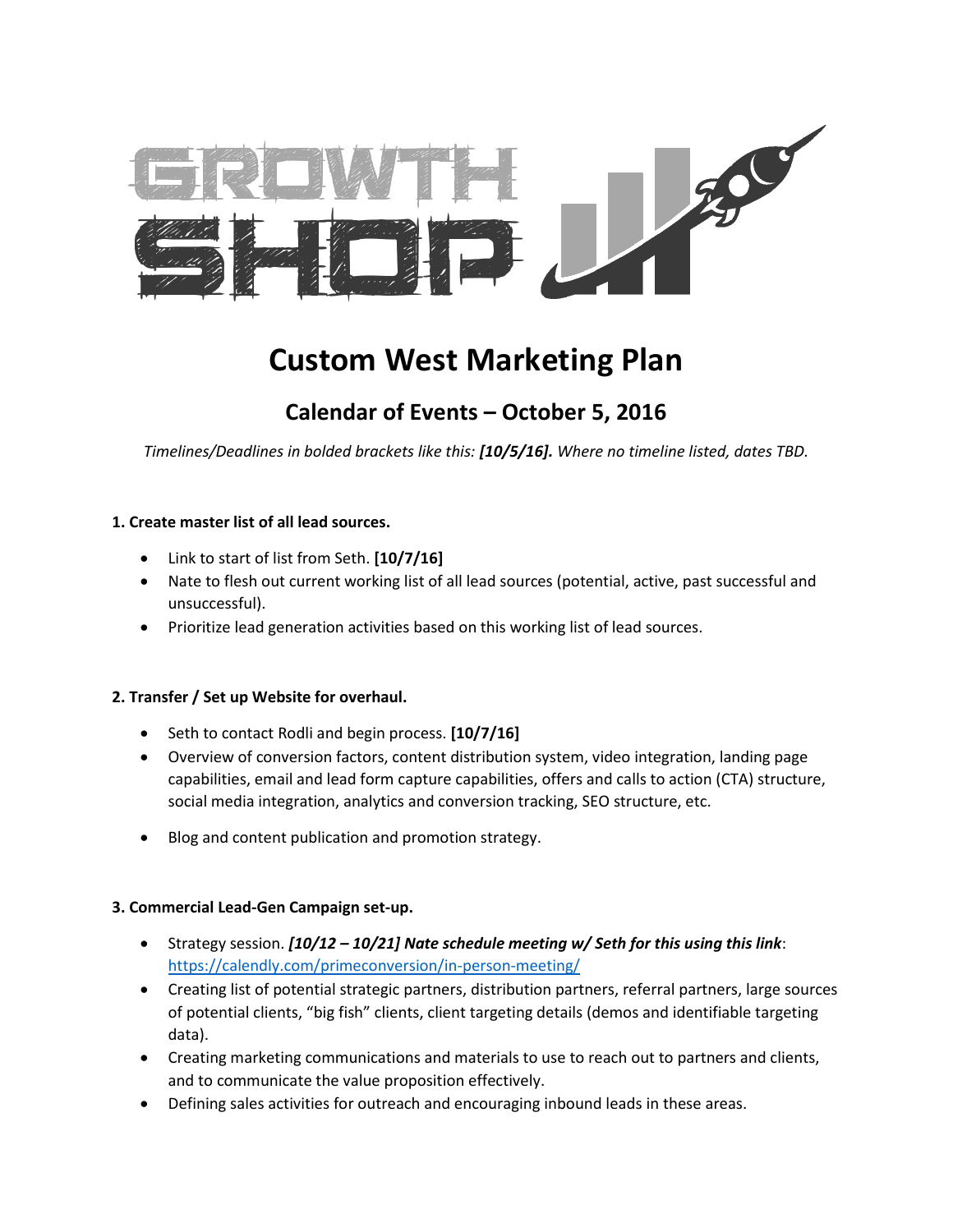• Scheduling sales and outreach activities (manual, automated, calendar and triggers, CRM set-up, etc.)

# **4. Begin USP / Content creation strategy process.**

- Message/USP Goal is to refine and finalize Message/USP by {set dates w/ Nate & Karen}
- 3 USP meetings total.
	- $\circ$  1st initial meeting to gather information and set course. (After meeting action steps: Seth goes to work to compile and write the first draft of the USP. Custom West team gathers and submits information to Seth.)
	- $\circ$  2nd meeting to go over the first draft, gather input and feedback, and make edits. (After meeting action steps: Seth rewrites and refines the USP.)
	- $\circ$  3rd meeting to finalize the USP with the objective of coming away from this meeting with a practical, working message to market we can use across all marketing channels.
- Important note to guide this process: After "finalizing" the USP, we can always tweak and change it. In fact, this is common for the USP to be tweaked over the weeks, months, and years as things evolve. But it is important at this stage to "finalize" the USP to the point where it is "ready to publish" to the public in marketing materials.

# **5. Social media content distribution/promotion and customer interaction structure and set-up.**

- Including organic, native posting and paid ads.
- Where we will post active content, and where we won't (I call this your "Content Distribution Network" or CDN).
- Best practices: Who will post what, when and how.
- Creating a content editorial calendar for the company.

# **6. Begin setting up the database for the systematized follow-up system.**

- Strategy process
- Technical set-up
- **•** Implementation

# **7. Video marketing**

- Determining what videos we will create, and when.
- Outlining, recording audio and video, editing, reviewing, and publishing new video content across our CDN (Content Distribution Network).
- Continual video creation, tracking of results, and improvement.